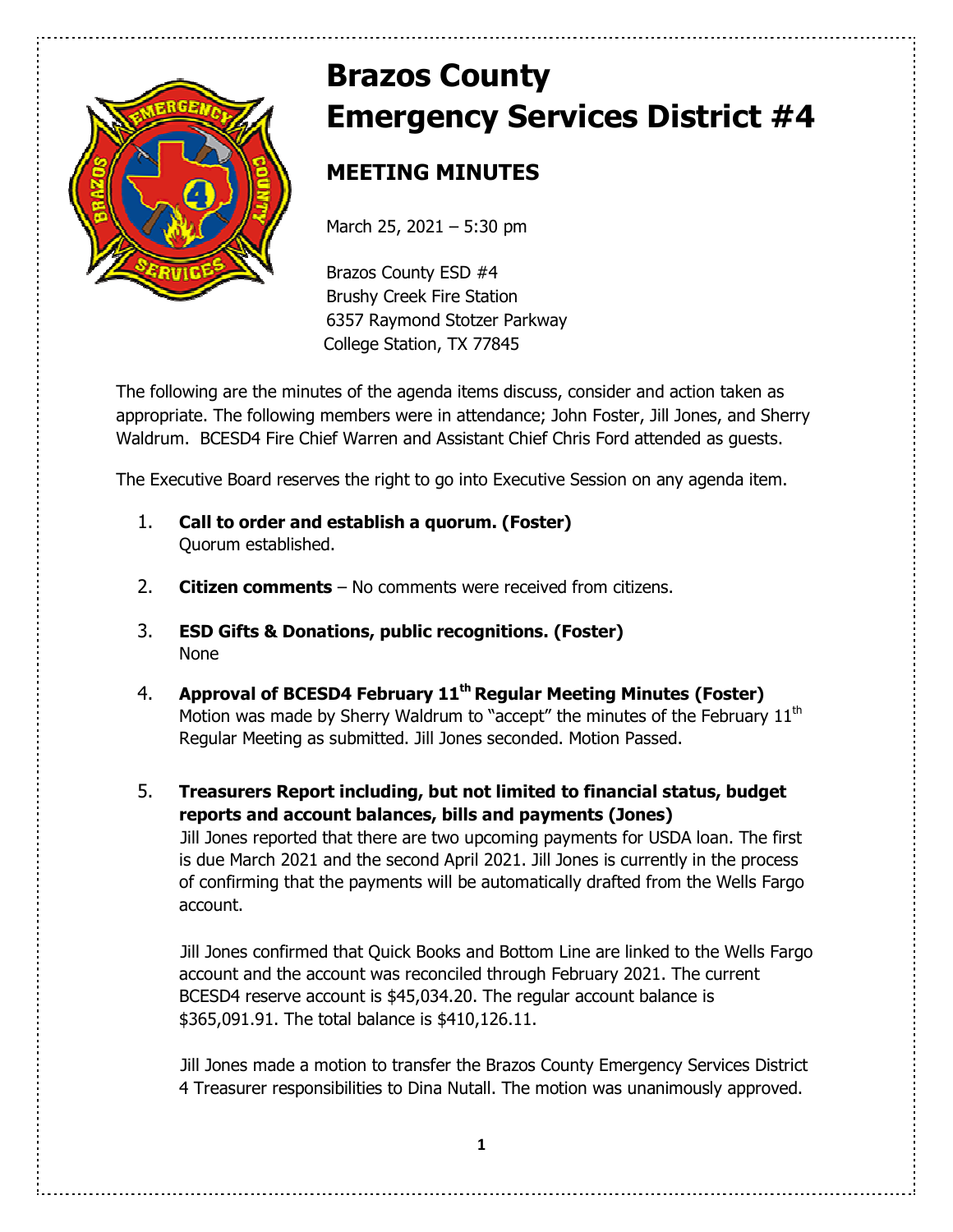Effective April 15<sup>th</sup> at 5 pm the Brazos County Emergency Services District 4 Treasurer role will officially transfer from Jill Jones to Dina Nutall.

Dina Nutall's name and signature will be added to the Wells Fargo bank account.

Jill Jones reported that the audit is about 85% completed. There are a few more receipts that need to be submitted.

6. **Report from Brazos County Precinct 4 VFD report (Chief Warren)**  Chief Warren provided the VFD Operations Update including financial review, operations, training, apparatus, personnel and facilities.

 The current Prosperity Bank checking account balance is \$3,523.91. The February Exxon bill was \$1,302.41. Annual payment to VFIS was made for \$7,756.00.

 There is an outstanding bill for \$2,347.37 for ESO reporting. This will be paid when the automatic payment is received by Chief Warren.

 The five-hundred-gallon propane tank at Station One is too small to fuel the generator and heaters. A certified, used, one-thousand-gallon propane tank is available from Texas Propane. The cost for the tank is \$2,990.00. Motion was made by Jill Jones to "approve" the purchase of the propane tank. John Foster seconded. Motion Passed.

 Brush Truck 420 is in service ready to respond to grass fires and flood water rescues. Additional equipment will be added later.

 The Brazos County Precinct 4 VFD website is up and running. The website will be managed by the firefighters. This will save \$715.00 per year.

 Chief Joe Don Warren proposed to award a Cairns Black N6A Leather Fire Helmet to recognize outstanding firefighters. Chief Warren and Assistant Chief Chris Ford will write up criteria for the award. The criteria will be presented at a future ESD4 monthly meeting.

# 7. **BCESD4 Newsletter Status Report (Foster)**

The newsletter is complete and will be mailed out to area residents shortly.

## 8. **Fire Station Apartment Lease Review (Chief Warren)**

The Apartment Lease will be reviewed at the next meeting. The original lease and a few more current example leases will be compared.

## 9. **Civil Unrest Protocol Discussion (Foster/Chief Warren)**

The Civil Unrest Protocol will be discussed at the next meeting. Additional research is needed to prepare for the meeting.